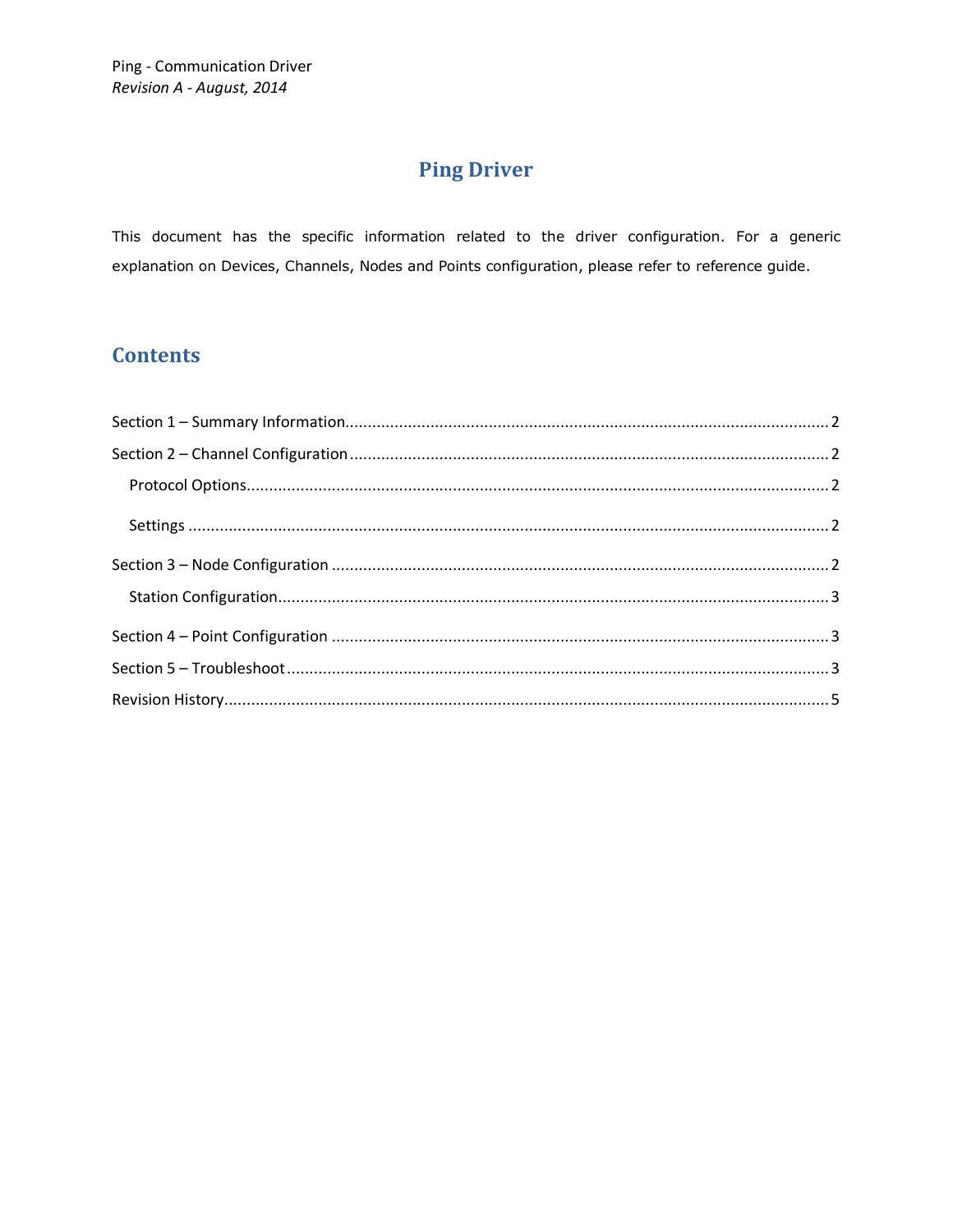### <span id="page-1-0"></span>**Section 1 – Summary Information**

**Communication Driver Name**: Ping

**Current Version**: 1.0.0.0

**Implementation DLL**: T.ProtocolDriver.Ping.dll

**Interface**: TCP/IP

**Description**: Ping driver is responsible to check wheter a IP address is responding or not by sending

a package and receiving it back.

# **Max number of nodes**: user defined **PC Hardware requirements**: Standard PC Ethernet interface board

#### **Supported Operands:**

| <b>Operand</b> | Read         | <b>Write</b> | Data Type | <b>Address size</b> |
|----------------|--------------|--------------|-----------|---------------------|
| AverageTime    | $\checkmark$ | X            | Real      | 8 bytes             |
| Lost           | $\checkmark$ | x            | Integer   | 4 bytes             |
| Received       | ✓            | x            | Integer   | 4 bytes             |
| MinimumTime    | $\checkmark$ | x            | Long      | 8 bytes             |
| MaximumTime    | $\checkmark$ | x            | Long      | 8 bytes             |

**Table 1**

### <span id="page-1-1"></span>**Section 2 – Channel Configuration**

#### <span id="page-1-2"></span>**Protocol Options**

- **Maximum size of blocks:** Defines package size that will be sent.

#### <span id="page-1-4"></span><span id="page-1-3"></span>**Settings**

- **Number of Retries:** Defines how many times the package will be sent (when it's zero the driver uses 4 retries as default).

#### **TimeOut**

- **TimeOut RxStart:** Defines the how long the driver will wait for a response (in milliseconds)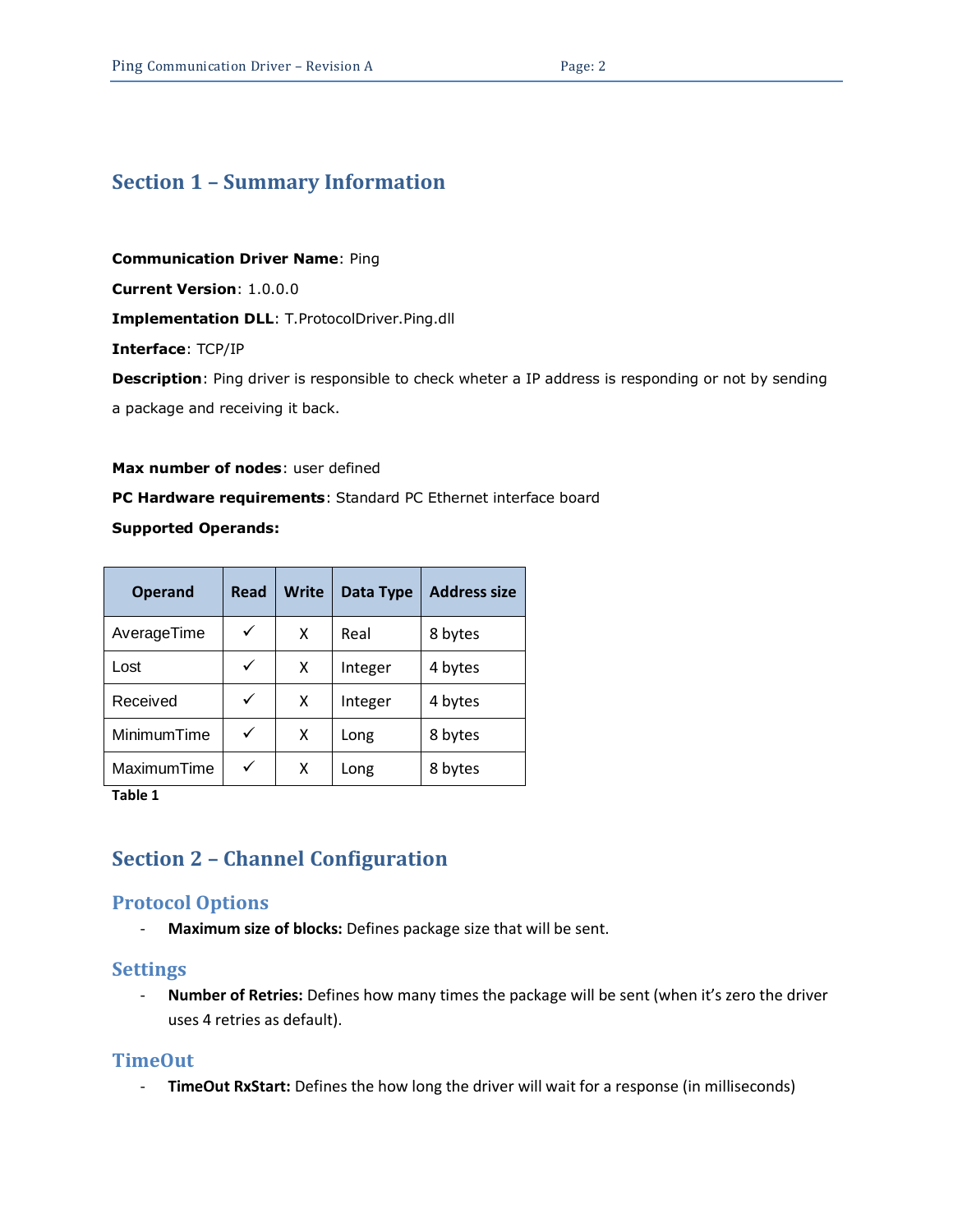### **Section 3 – Node Configuration**

### <span id="page-2-0"></span>**Station Configuration**

TCP/IP:

- Station syntax: <IP address>

Where : <IP address> = IP address in the network that will be checked for the Ping driver.

<span id="page-2-1"></span>Ex: 192.168.1.1

### **Section 4 – Point Configuration**

The syntax for the Ping address points is: < Property > . Where property can be one of the the above:

| AvarageTime | Avarage response time (ms) of last execution  |
|-------------|-----------------------------------------------|
| Lost        | Number of lost packages in last execution     |
| Received    | Number of received packages in last execution |
| MinimumTime | Minumum response time of last execution       |
| MaximumTime | Maximum response time of last execution       |

### <span id="page-2-2"></span>**Section 5 – Troubleshoot**

The status of the driver execution can be observed through the diagnostic tools, that are:

- Trace window
- Property Watch
- Module Information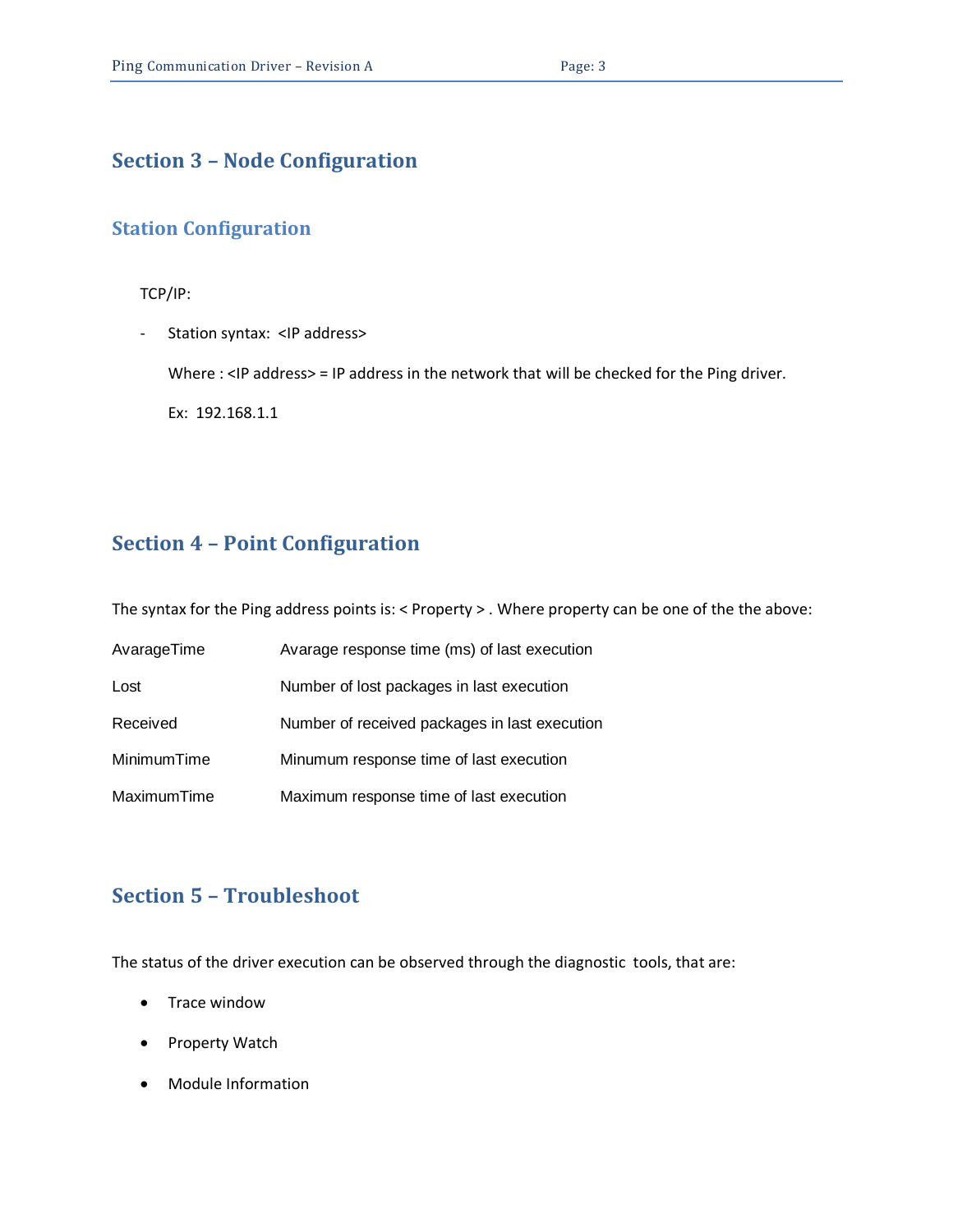The above tools indicate if the operations have succeeded or have failed where the status 0 (zero) means success. The possible error codes are in the table below:

| <b>Error</b><br>Code | <b>Description</b>                                                                                                                                                                                                                                                                                                       |  |  |  |
|----------------------|--------------------------------------------------------------------------------------------------------------------------------------------------------------------------------------------------------------------------------------------------------------------------------------------------------------------------|--|--|--|
| $-1$                 | The ICMP echo request failed for an unkown reason.                                                                                                                                                                                                                                                                       |  |  |  |
| 1102                 | The ICMP echo request failed because the network that contains the destination computer is<br>not reachable.                                                                                                                                                                                                             |  |  |  |
| 1103                 | The ICMP echo request failed because the destination computer is not reachable.                                                                                                                                                                                                                                          |  |  |  |
| 1104                 | The ICMP echo request failed because the destination computer that is specified in an ICMP<br>echo message is not reachable, because it does not support the packet's protocol.                                                                                                                                          |  |  |  |
| 1105                 | The ICMP echo request failed because the port on the destination computer is not available.                                                                                                                                                                                                                              |  |  |  |
| 1106                 | The ICMP echo request failed because of insufficient network resources.                                                                                                                                                                                                                                                  |  |  |  |
| 1107                 | The ICMP echo request failed because it contains an invalid option.                                                                                                                                                                                                                                                      |  |  |  |
| 1108                 | The ICMP echo request failed because of a hardware error.                                                                                                                                                                                                                                                                |  |  |  |
| 1109                 | The ICMP echo request failed because the packet containing the request is larger than the<br>maximum transmission unit (MTU) of a node (router or gateway) located between the source<br>and destination. The MTU defines the maximum size of a transmittable packet.                                                    |  |  |  |
| 11010                | The ICMP echo Reply was not received within the allotted time. The default time allowed for<br>replies is 1 second. You can change this value using the channel configuration.                                                                                                                                           |  |  |  |
| 11012                | The ICMP echo request failed because there is no valid route between the source and<br>destination computers                                                                                                                                                                                                             |  |  |  |
| 11013                | The ICMP echo request failed because its Time to Live (TTL) value reached zero, causing the<br>forwarding node (router or gateway) to discard the packet                                                                                                                                                                 |  |  |  |
| 11014                | The ICMP echo request failed because the packet was divided into fragments for transmission<br>and all of the fragments were not received within the time allotted for reassembly. RFC 2460<br>(available at www.ietf.org) specifies 60 seconds as the time limit within which all packet<br>fragments must be received. |  |  |  |
| 11015                | The ICMP echo request failed because a node (router or gateway) encountered problems<br>while processing the packet header. This is the status if, for example, the header contains<br>invalid field data or an unrecognized option.                                                                                     |  |  |  |
| 11016                | The ICMP echo request failed because the packet was discarded. This occurs when the source<br>computer's output queue has insufficient storage space, or when packets arrive at the<br>destination too quickly to be processed.                                                                                          |  |  |  |
| 11018                | The ICMP echo request failed because the destination IP address cannot receive ICMP echo<br>requests or should never appear in the destination address field of any IP datagram. For<br>example, specifying the IP address "000.0.0.0" in node configuration returns this error.                                         |  |  |  |
| 11040                | The ICMP echo request failed because the destination computer that is specified in an ICMP<br>echo message is not reachable; the exact cause of problem is unknown.                                                                                                                                                      |  |  |  |
| 11041                | The ICMP echo request failed because its Time to Live (TTL) value reached zero, causing the<br>forwarding node (router or gateway) to discard the packet                                                                                                                                                                 |  |  |  |